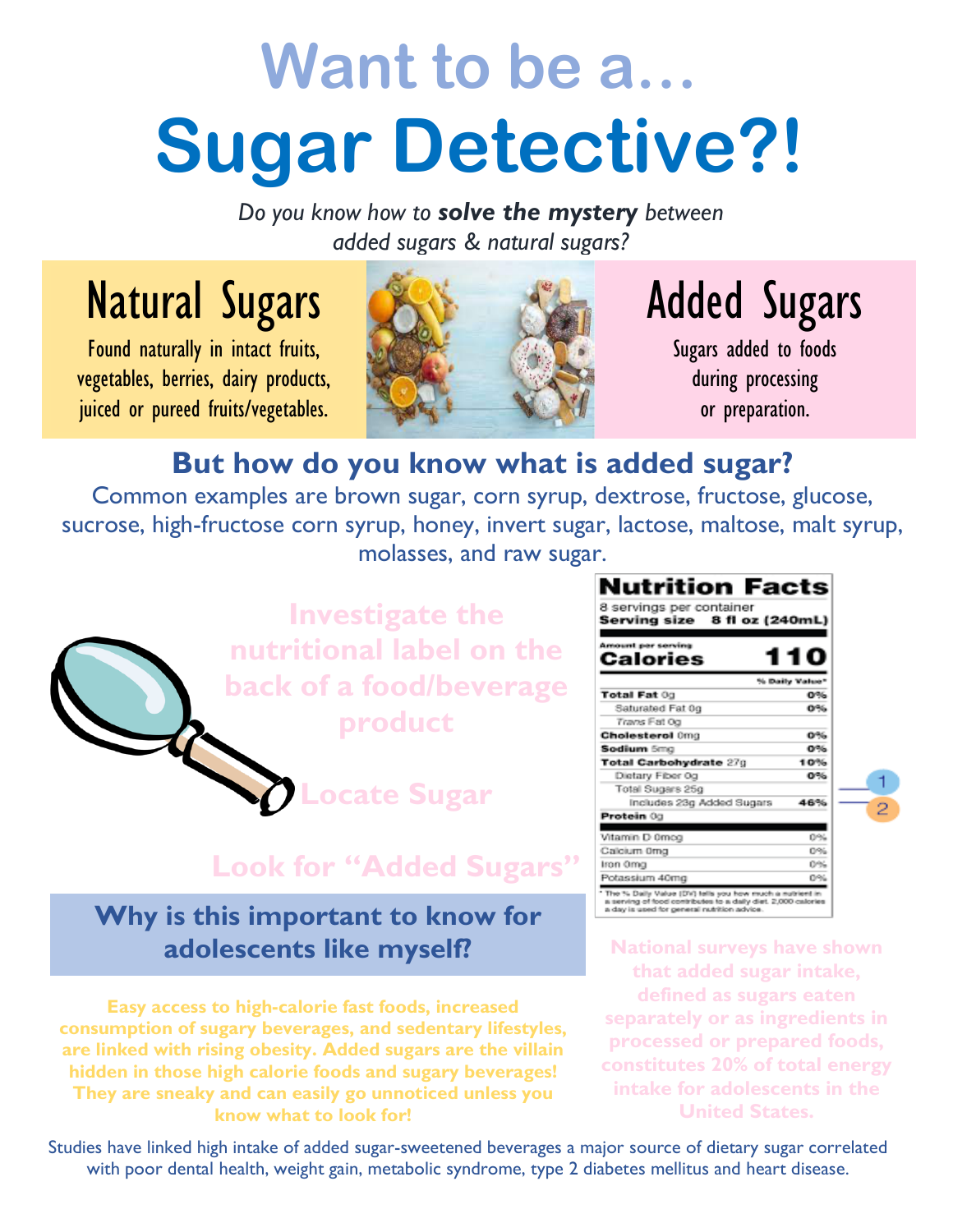1. Davis JN, Ventura EE, Shaibi GQ, et al. Reduction in added sugar intake and improvement in insulin secretion in overweight latina adolescents. *Metab Syndr Relat Disord*. 2007;5(2):183-193. doi:10.1089/met.2006.0038

This study assessed the effects of modifying carbohydrate intake by specifically decreasing added sugar and increasing fiber on insulin secretion. <sup>1</sup> The objective of this study was to examine whether changes in dietary intake, specifically reductions in added sugar and/or increases in fiber, following a 12-week, modified carbohydrate dietary intervention, were associated with changes in insulin secretion and other metabolic risk factors for type 2 diabetes.<sup>1</sup> There was a trend for unadjusted change in reported added sugar intake with change in insulin secretion.<sup>1</sup> This relationship became significant after controlling for age, baseline insulin secretion, added sugar and adiposity, and change in adiposity.<sup>1</sup> No other changes in dietary variables were related to changes in insulin secretion or other metabolic risk factors for type 2 diabetes.<sup>1</sup> Participants with greater reductions in added sugar intake showed significantly greater improvements in insulin secretion following a modified carbohydrate nutrition intervention.<sup>1</sup> These findings suggest that interventions focused on decreasing added sugar intake have the potential to reduce type 2 diabetes risk in overweight youth and adolescents. 1

2. Mela DJ, Woolner EM. Perspective: Total, Added, or Free? What Kind of Sugars Should We Be Talking About?. *Adv Nutr*. 2018;9(2):63-69. doi:10.1093/advances/nmx020

There is consistent public guidance to limit sugars intakes.<sup>2</sup> Public discussion focuses on "added" sugars, and globally most food labeling states "total" sugars.<sup>2</sup> Definitions of added and free sugars differ mainly in their respective exclusion or inclusion of sugars in juiced or pureed fruit and vegetables.2 There has been little evidence for consumer communication and nutrition labeling.<sup>2</sup> Evidence of discriminating relations of total compared with added or free sugars with weight gain or energy intake, type 2 diabetes, and dental caries was identified from recent systematic reviews and meta-analyses.<sup>2</sup> Consideration of these health outcomes suggests that the emphasis for intake monitoring, public health guidance, and consumer communication should be on free sugars.2 However, at present, the adoption of free sugars for these purposes would also carry challenges related to implementation, including consumer understanding, consensus on specifications, and current labeling regulations.<sup>2</sup>

3. Kaartinen NE, Similä ME, Kanerva N, Valsta LM, Harald K, Männistö S. Naturally occurring and added sugar in relation to macronutrient intake and food consumption: results from a population-based study in adults. *J Nutr Sci*. 2017;6:e7. Published 2017 Mar 8. doi:10.1017/jns.2017.3

Associations between sugar intake and the remaining diet are poorly described in modern food environments.3 This study aimed at exploring associations of high naturally occurring and added sugar intakes with sociodemographic characteristics, intake of macronutrients, fiber and selected food groups.<sup>3</sup> An approach was used to estimate sucrose and fructose intakes from natural sources and all other added sugars.<sup>3</sup> Young age was found to be a determinant of higher added sugar and lower naturally occurring sugar intakes.<sup>3</sup> High added sugar intake was associated with low fiber intake accompanied with lower fruit and vegetable consumption and higher wheat